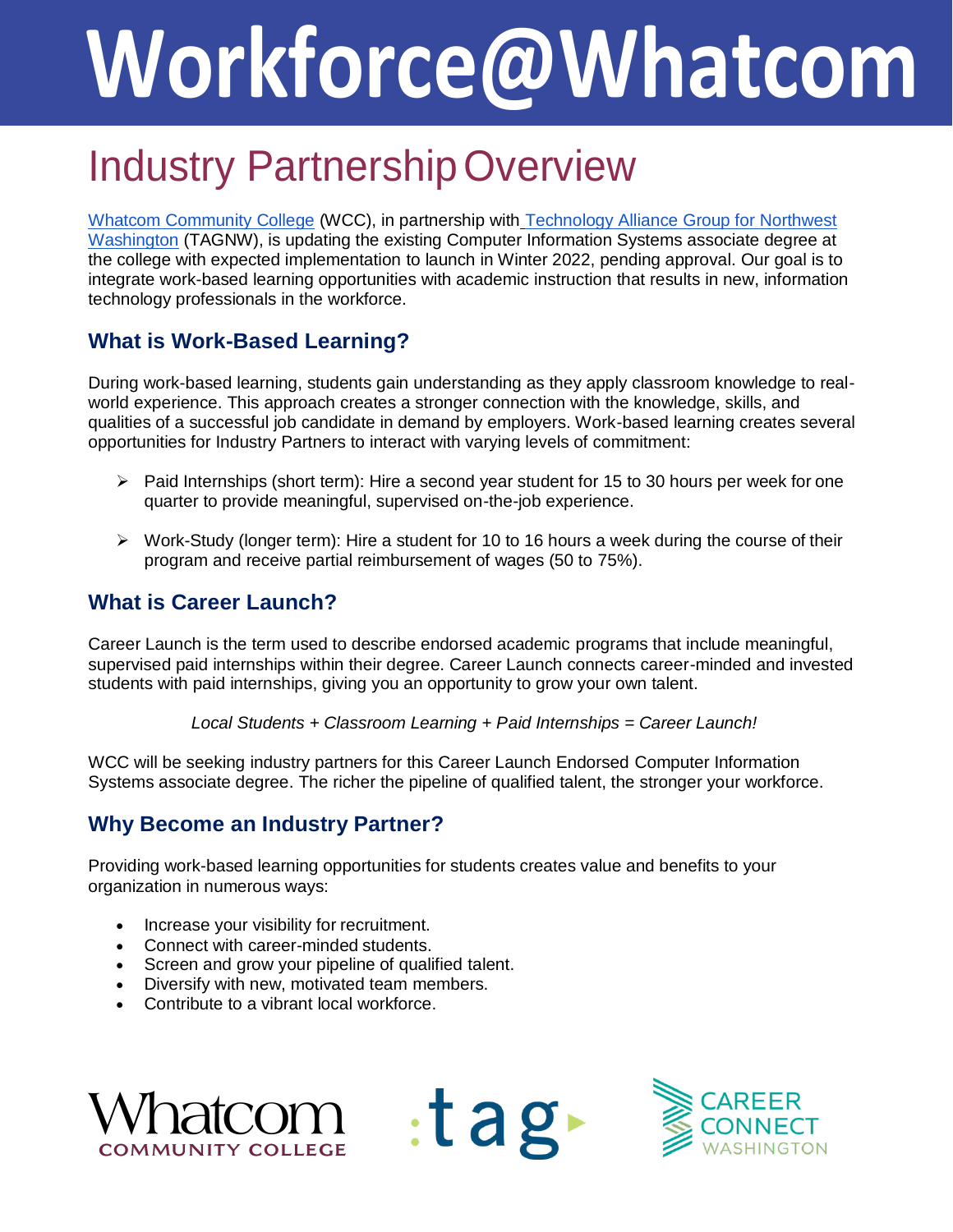# **Recruiting Benefits**

In appreciation for your primary efforts in partnering with WCC to provide paid internships for our students, the following outline benefits:

- $\triangleright$  Listing job and internship positions on WCCPathways
- $\triangleright$  Opportunity to complete on-campus recruiting and hiring activities
- $\triangleright$  Free participation in WCC Virtual Job Fairs
- $\triangleright$  Reduced fee for participation in WCC on-campus Job Fairs

## **Industry Partnership Commitments**

WCC strives to ensure academic internships provide robust learning opportunities without cumbersome requirements on behalf of the employer. In order to provide paid internships to WCC Students, the industry partner is committing to:

- $\checkmark$  Providing a safe, supportive, and meaningful opportunity for student learning.
- $\checkmark$  Comply with State and Federal regulations regarding human rights and equal employment standards.
- $\checkmark$  Identify a direct supervisor for each student, to provide oversight of student's learning, coaching, and performance evaluation.
- $\checkmark$  Supervisor signs off on internship paperwork, attends a 30 minute mid-quarter site visit, signs off on total hours completed, and writes evaluation at the end of the quarter.

#### **Industry Partnership Timeline**

The following timeline provides an overview of the anticipated activities that will be required for involvement in the Computer Information degree internship program, as an Industry Partner.

- **Summer 2021**
	- o Review Computer Information degree program outcomes and curriculum template.
	- o Review and sign endorsement letter for WCC Career Launch program.
- **Early Fall 2021**
	- o Receive overview packet that includes curriculum outline, internship form and WCCPathways job posting instructions.
	- o Sign interagency contract with WCC to formalize relationship to host academic internships.
- **Fall 2021**
	- $\circ$  Complete short employer orientation with Cooperative Education Program Coordinator.
	- o Post internship job positions on WCCPathways.
- **Winter 2022**
	- $\circ$  Screen and hire intern(s) of your choice.
- **Spring and/or Summer 2022**
	- o Host paid software development interns.
- **Ongoing**
	- o Complete work-study contract and hire part-time student employees for wage reimbursement.